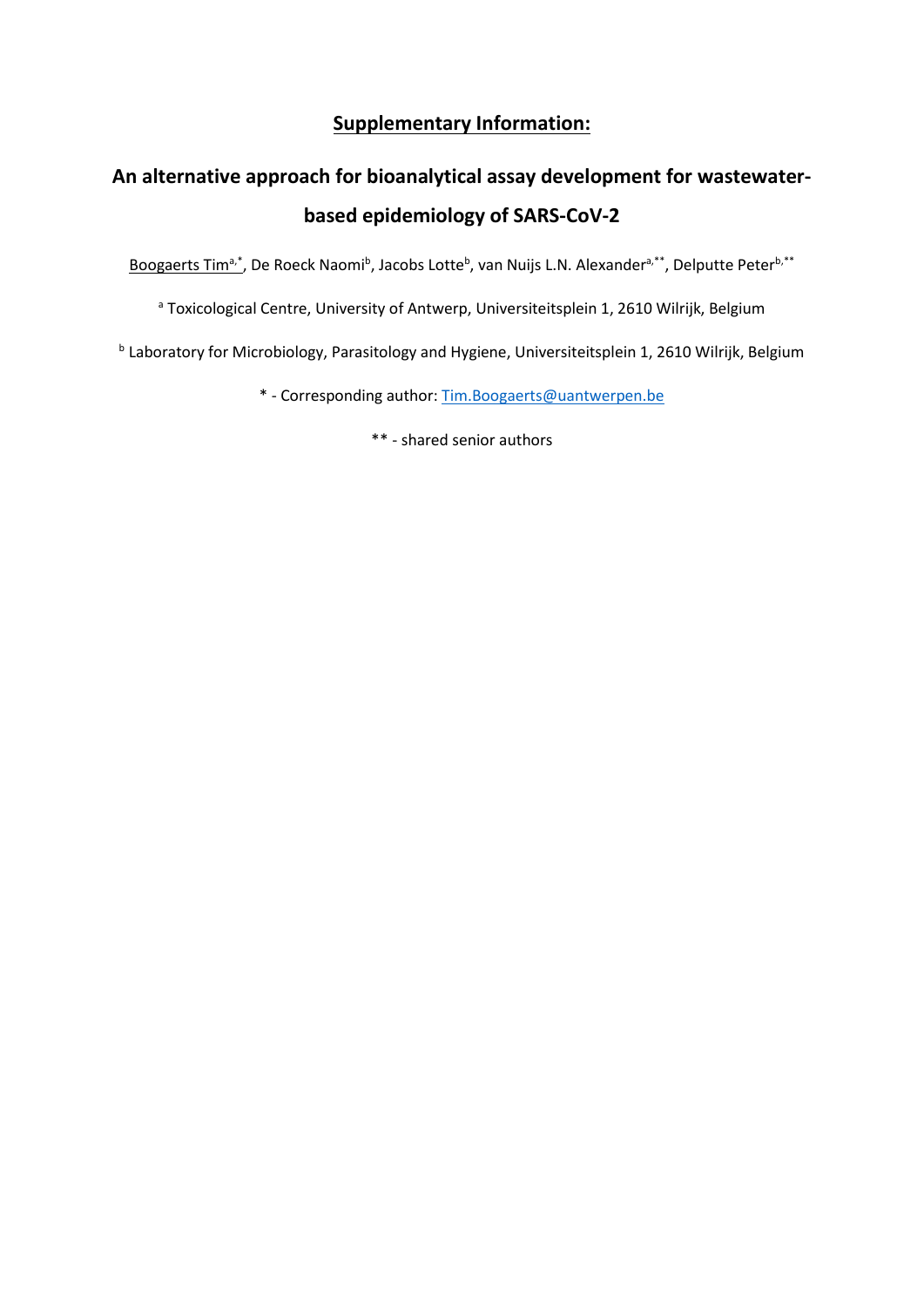### **S.1. Sample preparation**

*S.1.1. Standard operating procedures for the different sample concentration methods*





*Figure S 1 SOP Centricon Plus-70 centrifugal devices*

# Sample preparation Vivaspin/Macrosep/Amicon 5-20 mL, 100 kDa



*Figure S 2 SOP centrifugal filter units (Vivaspin/Macrosep/Amicon)*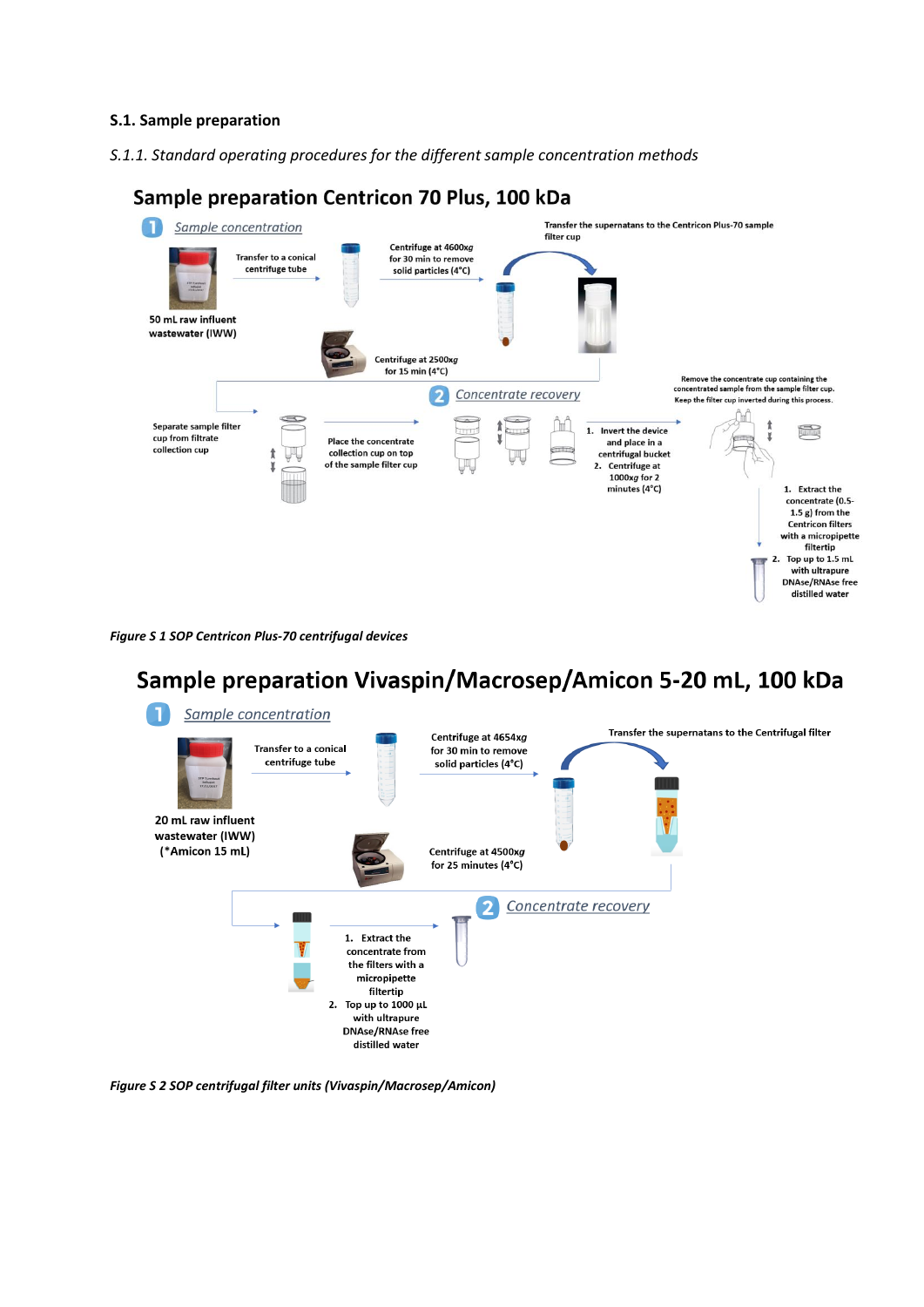



- The PEG has to dissolve in the transferred
- supernatant (Falcon 2). Using head-over-head superintially ration 27. Osing nead-over-nead<br>shaker this may take 5 minutes at RT.<br>3. Before putting the Falcons into the centrifuge,
- mark the outer/upper side of the Falcon (the spot<br>which is hit by the highest force) in order to indicate position of the pellet.

#### *Figure S 3 SOP PEG precipitation*

#### *S.1.2. Comparison of different sample preparation methods*



*Figure S 4 Comparison of different sample concentration methods and RNA extraction kits with both frozen (-20°C) and fresh (4°C) IWW samples. The same sample was aliquoted in different fractions that were analyzed with the different sample concentration methods and RNA extraction kits.*